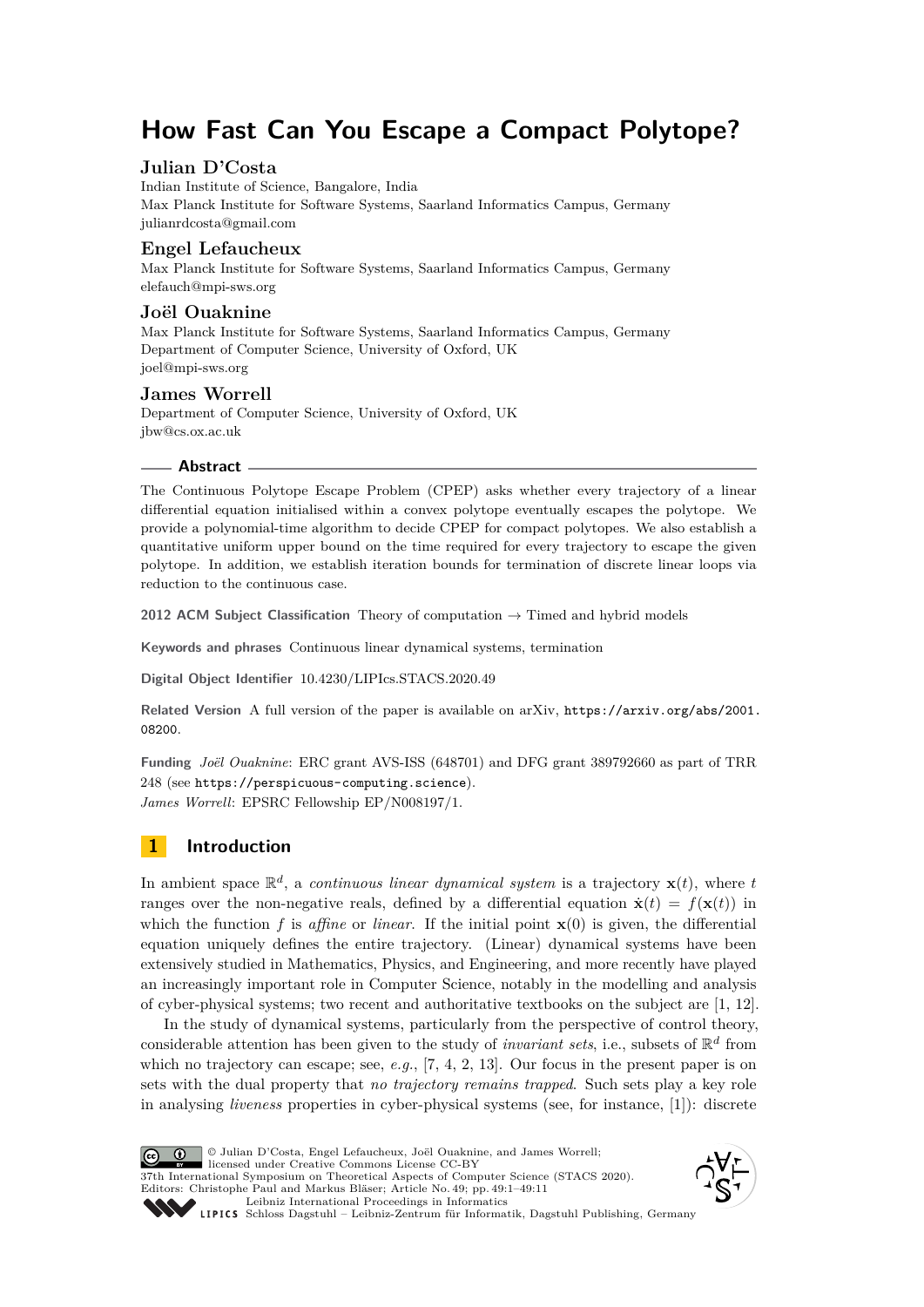### **49:2 How Fast Can You Escape a Compact Polytope?**

progress is ensured by guaranteeing that all trajectories (i.e., from any initial starting point) must eventually reach a point at which they "escape" (temporarily or permanently) the set in question, thereby forcing a discrete transition to take place.

More precisely, given an affine function  $f : \mathbb{R}^d \to \mathbb{R}^d$  and a convex polytope  $\mathcal{P} \subseteq \mathbb{R}^d$ , both specified using rational coefficients encoded in binary, we consider the *Continuous Polytope Escape Problem (CPEP)* which asks whether, for all starting points  $\mathbf{x}_0$  in  $\mathcal{P}$ , the corresponding trajectory of the solution to the differential equation

$$
\begin{cases} \dot{\mathbf{x}}(t) = f(\mathbf{x}(t)) \\ \mathbf{x}(0) = \mathbf{x}_0 \end{cases}
$$

eventually escapes  $\mathcal{P}.^1$  $\mathcal{P}.^1$ 

CPEP was shown to be decidable in [\[11\]](#page-10-7), in which an algorithm having complexity between **NP** and **PSPACE** was exhibited. It is worth noting that, when the polytope  $P$  is unbounded in space, the time taken for a given trajectory to escape may be unboundedly large. For example, consider the unbounded one-dimensional polytope  $\mathcal{P} = \{x \in \mathbb{R} \mid x \geq 1\}$ and differential equation  $\dot{x}(t) = -x(t)$ . For any starting point  $x_0$ , the trajectory  $x(t) = e^{-t}x_0$ converges to 0 and thus all trajectories eventually escape. However, the escape time is at least  $log(x_0)$  and hence is not bounded over all initial points in P. Even if the polytope is bounded, there still need not be a uniform bound on the escape time. For example, consider the polytope  $\mathcal{P} = (0, 1]$  and the equation  $\dot{x}(t) = x(t)$ . Given an initial point  $x_0$ , the trajectory  $x(t) = e^t x_0$  necessarily escapes P: but the escape time is at least  $log(1/x_0)$ , which again is not bounded over P.

**Main contributions.** We show that, for *compact* (i.e., closed and bounded) polytopes, CPEP is decidable in polynomial time. Moreover, we show how to calculate uniform escapetime upper bounds; these bounds are exponential in the bit size of the descriptions of the differential equation and of the polytope, and doubly exponential in the ambient dimension. In the case of differential equations specified by invertible or diagonalisable matrices, we have singly exponential bounds.

In comparing the above with the results from [\[11\]](#page-10-7), we note both a substantial improvement in complexity (from **PSPACE** to **PTIME**) as well as the production of explicit uniform bounds on escape times. It is worth pointing out that the mathematical approach pursued in [\[11\]](#page-10-7) is non-effective, and therefore does not appear capable of yielding any quantitative escape-time bounds. The new constructive techniques used in the present paper, which originate mainly from linear algebra and algebraic number theory, are applicable owing to the fact that we focus our attention on *compact* polytopes. In practice, of course, this is usually not a burdensome restriction; in most cyber-physical systems applications, for instance, all relevant polytopes will be compact (see, *e.g.*, [\[1\]](#page-10-0)).

Another interesting observation is that the seemingly closely related question of whether a given single trajectory of a linear dynamical system escapes a compact polytope appears to be vastly more challenging and is not known to be decidable; see, in particular, [\[3,](#page-10-8) [8,](#page-10-9) [9\]](#page-10-10). However, whether a given trajectory eventually hits a given single point is known as the *Continuous Orbit Problem* and can be decided in polynomial time [\[10\]](#page-10-11).

<span id="page-1-0"></span>By "escaping"  $\mathcal{P}$ , we simply mean venturing outside of  $\mathcal{P}$  – we are unconcerned whether the trajectory might re-enter  $P$  at a later time or not.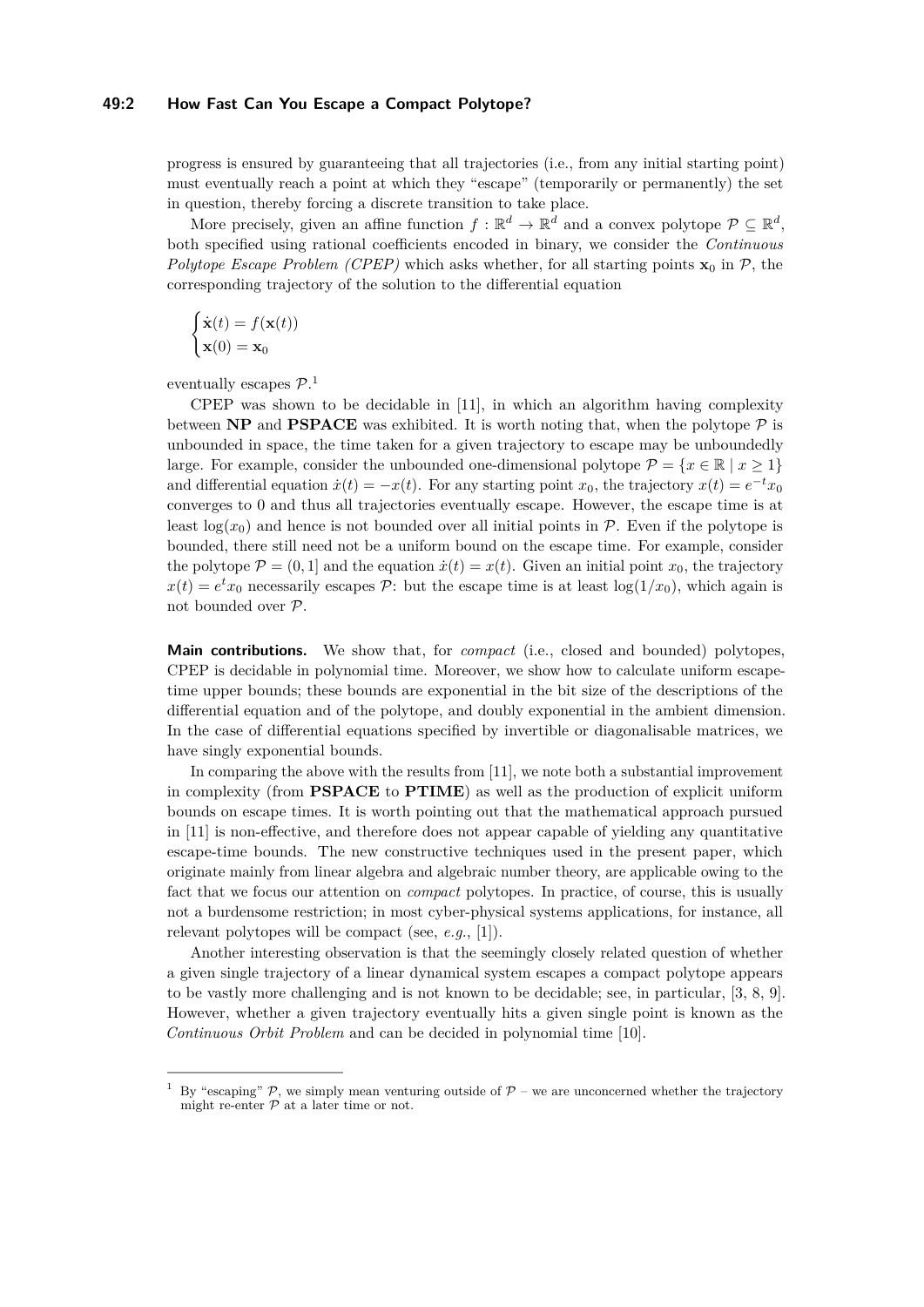Finally, we also consider in the present paper a discrete analogue of CPEP for discretetime linear dynamical systems, namely the *Discrete Polytope Escape Problem (DPEP)*. This consists in deciding, given an affine function  $f: \mathbb{R}^d \to \mathbb{R}^d$  and a convex polytope  $\mathcal{P} \subseteq \mathbb{R}^d$ , whether for all initial points  $\mathbf{x}_0 \in \mathcal{P}$ , the sequence  $(\mathbf{x}_n)_{n \in \mathbb{N}}$  defined by the initial point and the recurrence  $\mathbf{x}_{n+1} = f(\mathbf{x}_n)$  eventually escapes P. This problem – phrased as "termination" of linear programs" over the reals and the rationals respectively – was already studied and shown decidable in the seminal papers [\[5,](#page-10-12) [15\]](#page-10-13), albeit with no complexity bounds nor upper bounds on the number of iterations required to escape. By leveraging our results on CPEP, we are able to show that, for *compact* polytopes, DPEP is decidable in polynomial time, and moreover we derive upper bounds on the number of iterations that are singly exponential in the bit size of the problem description and doubly exponential in the ambient dimension.

### **2 Preliminaries**

# **2.1 The Continuous Polytope Escape Problem**

As noted in the previous section, the Continuous Polytope Escape Problem (CPEP) for continuous linear dynamical systems consists in deciding, given an affine function  $f : \mathbb{R}^d \to \mathbb{R}^d$ and a convex polytope  $\mathcal{P} \subseteq \mathbb{R}^d$ , whether there exists an initial point  $\mathbf{x}_0 \in \mathcal{P}$  for which the trajectory of the unique solution of the differential equation  $\dot{\mathbf{x}}(t) = f(\mathbf{x}(t)), \mathbf{x}(0) = \mathbf{x}_0, t \geq 0$ , is entirely contained in  $\mathcal{P}$ . For  $T \in \mathbb{R} \cup \{\infty\}$ , we denote by  $X(T)$  the set  $\{\mathbf{x}(t) \mid t \in \mathbb{R}_{\geq 0}, t \leq T\}$ . A starting point  $\mathbf{x}_0 \in \mathcal{P}$  is said to be a *fixed point* if for all  $t \geq 0$ ,  $\mathbf{x}(t) = \mathbf{x}_0$ , and it is *trapped* if the trajectory of  $\mathbf{x}(t)$  is contained in  $\mathcal{P}$  (i.e.,  $X(\infty) \subseteq \mathcal{P}$ ); thus solving the CPEP amounts to deciding whether there is a trapped point.

We will represent a *d*-dimensional instance of the CPEP by a triple  $(A, B, c)$ , where  $A \in \mathbb{R}^{d \times d}$  represents the linear function  $f_A: \mathbf{x} \mapsto A\mathbf{x}^2$  $f_A: \mathbf{x} \mapsto A\mathbf{x}^2$  and  $B \in \mathbb{R}^{n \times d}$ ,  $\mathbf{c} \in \mathbb{R}^n$  represent the polytope  $\mathcal{P}_{B,\mathbf{c}} = {\mathbf{x} \in \mathbb{R}^d | B\mathbf{x} \leq \mathbf{c}}$ . Given such an instance and an initial point  $\mathbf{x}_0$ , the solution of the differential equation is  $\mathbf{x}(t) = \exp(At)\mathbf{x}_0 \in \mathbb{R}^d$ . For the computation of bounds, we assume that all the coefficients of *A*, *B* and **c** are rational and encoded in binary. The decidability results and escape bounds computed in this paper can be adapted to the case of algebraic coefficients, but we don't pursue this here.

Decidability of the CPEP was shown in [\[11\]](#page-10-7). In this paper we are interested in the following problem: given a positive instance of CPEP (i.e., one in which every trajectory escapes), compute an upper bound on the time to escape that holds uniformly over all initial points in the polytope. In other words, we wish to compute  $T \in \mathbb{R}_{\geq 0}$  such that for all points  $\mathbf{x}_0 \in \mathcal{P}$  there exists  $t_0 \in \mathbb{R}$  such that  $t_0 \leq T$  and  $\mathbf{x}(t_0) \notin \mathcal{P}$ . We call such a *T* an *escape-time bound*.

As noted in the Introduction, such an escape-time bound need not exist in general. In the remainder of this paper, we therefore restrict our attention to *compact* polytopes.

# **2.2 Jordan Normal Forms**

Let  $A \in \mathbb{Q}^{d \times d}$  be a square matrix with rational entries. The *minimal polynomial* of A is the unique monic polynomial  $m(x) \in \mathbb{O}[x]$  of least degree such that  $m(A) = 0$ . By the Cayley-Hamilton Theorem, the degree of *m* is at most the dimension of *A*. The set  $\sigma(A)$  of eigenvalues of *A* is the set of roots of *m*. The *index* of an eigenvalue  $\lambda$ , denoted by  $\nu(\lambda)$ , is defined as its multiplicity as a root of *m*.

<span id="page-2-0"></span><sup>&</sup>lt;sup>2</sup> We remark that by increasing the dimension by one, the general CPEP can be reduced to the homogeneous case, in which the function *f* is linear.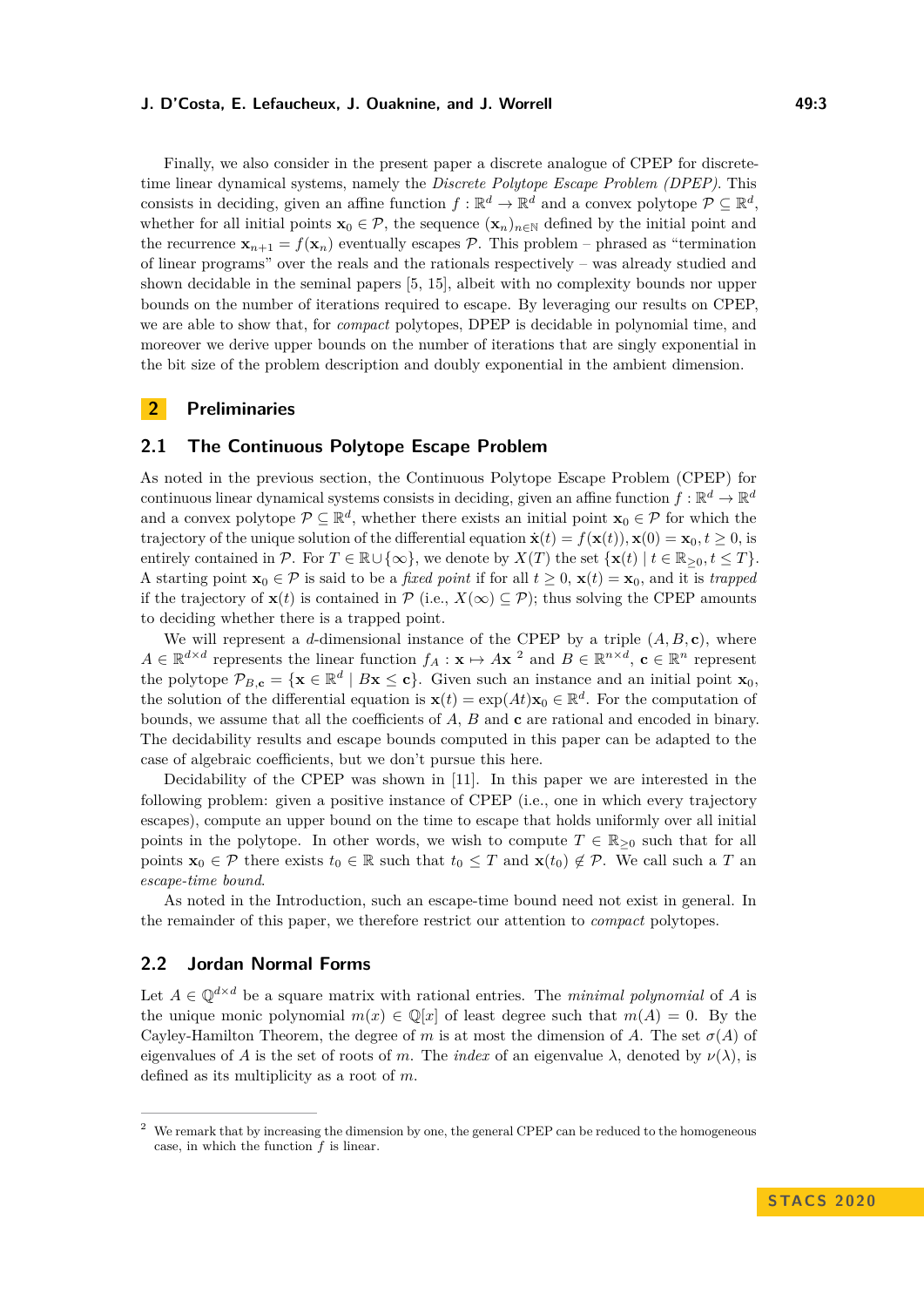#### **49:4 How Fast Can You Escape a Compact Polytope?**

For each eigenvalue  $\lambda$  of A we denote by  $\mathcal{V}_{\lambda}$  the subspace of  $\mathbb{C}^{d}$  spanned by the set of generalised eigenvectors associated with  $\lambda$ . We also denote by  $\mathcal{V}^r$  the subspace of  $\mathbb{C}^d$  spanned by the set of generalised eigenvectors associated with some real eigenvalue; we likewise denote by  $\mathcal{V}^c$  the subspace of  $\mathbb{C}^d$  spanned by the set of generalised eigenvectors associated with some non-real eigenvalue.

It is well known that each vector  $\mathbf{v} \in \mathbb{C}^d$  can be written uniquely as  $\mathbf{v} = \sum$  $λ ∈ σ(A)$ **v***λ*, where

 $\mathbf{v}_{\lambda} \in \mathcal{V}_{\lambda}$ . It follows that **v** can also be uniquely written as  $\mathbf{v} = \mathbf{v}^{r} + \mathbf{v}^{c}$ , where  $\mathbf{v}^{r} \in \mathcal{V}^{r}$  and  $\mathbf{v}^c \in \mathcal{V}^c$ . Moreover, we can write any matrix *A* as  $A = Q^{-1}JQ$  for some invertible matrix *Q* and block diagonal Jordan matrix  $J = \text{diag}(J_1, \ldots, J_N)$ , with each block  $J_i$ , associated to the eigenvalue  $\lambda_i$  having the following form:

| $\int_0^{\lambda_i}$                   | $\lambda_i$ |    |     | $\overline{0}$      |
|----------------------------------------|-------------|----|-----|---------------------|
| ٠<br>$\vert \hspace{0.1cm} :$          | $\bullet$   |    | ÷., | ٠                   |
| $\begin{pmatrix} 0 \\ 0 \end{pmatrix}$ |             |    |     |                     |
|                                        |             | O) |     | $\bar{\lambda}_{i}$ |

Given a rational matrix *A*, its Jordan Normal Form  $J = QAQ^{-1}$  can be computed in polynomial time, as shown in [\[6\]](#page-10-14). Note that each vector **v** appearing as a column of the matrix  $Q^{-1}$  is a generalised eigenvector. We also note that the index  $\nu(\lambda)$  of some eigenvalue  $\lambda$  corresponds to the dimension of the largest Jordan block associated with it. Given  $J_i$ , a Jordan block of size  $k$  associated with some eigenvalue  $\lambda$ , the closed-form expression for its exponential is

$$
\exp(J_i t) = \exp(\lambda t) \begin{pmatrix} 1 & t & \cdots & \frac{t^{k-1}}{(k-1)!} \\ 0 & 1 & \cdots & \frac{t^{k-2}}{(k-2)!} \\ \vdots & \vdots & \ddots & \vdots \\ 0 & 0 & \cdots & t \\ 0 & 0 & \cdots & 1 \end{pmatrix}.
$$

Using this, for all  $j \leq d$ , the closed form of the *j*-th component of a trajectory is,  $x^{(j)}(t) = \sum_{\lambda \in \sigma(A)} p_{\lambda}(t) \exp(\lambda t)$  where for all  $\lambda \in \sigma(A)$ ,  $p_{\lambda}$  is a polynomial of degree at most  $\nu(\lambda) - 1$ .

# **2.3 The Discrete Polytope Escape Problem**

We shall also consider the Discrete Polytope Escape Problem (DPEP). The DPEP consists in deciding, given an affine function  $f: \mathbb{R}^d \to \mathbb{R}^d$  and a convex polytope  $\mathcal{P} \subseteq \mathbb{R}^d$ , whether there exists an initial point  $\mathbf{x}_0 \in \mathcal{P}$  for which the sequence  $(\mathbf{x}_n)_{n \in \mathbb{N}}$  defined by the initial point and the recurrence  $\mathbf{x}_{n+1} = f(\mathbf{x}_n)$  is entirely contained in P. The definitions of fixed and trapped points are immediately transposed to the discrete setting by considering the sequence instead of the trajectory.

As with the CPEP, a *d*-dimensional instance of the DPEP is represented by a triple  $(A, B, c)$ , where  $A \in \mathbb{R}^{d \times d}$  represents the function  $f_A : \mathbf{x} \in \mathbb{R}^d \mapsto A\mathbf{x} \in \mathbb{R}^d$  and  $B \in \mathbb{R}^{n \times d}$ and  $\mathbf{c} \in \mathbb{R}^n$  represent the polytope  $\mathcal{P}_{B,\mathbf{c}} = {\mathbf{x} \in \mathbb{R}^d | B\mathbf{x} \leq \mathbf{c}}$ . Using the Jordan Normal form, one can see that the general form of the *j*-th component of the sequence  $(\mathbf{x}_n)_{n\in\mathbb{N}}$ is  $\mathbf{x}_n^{(j)} = \sum_{\lambda \in \sigma(A)} p_{\lambda}(n) \lambda^n$ , where for all  $\lambda \in \sigma(A)$ ,  $p_{\lambda}$  is a polynomial of degree at most  $\nu(\lambda) - 1$ . We assume that all the coefficients of *A*, *B* and **c** are rational.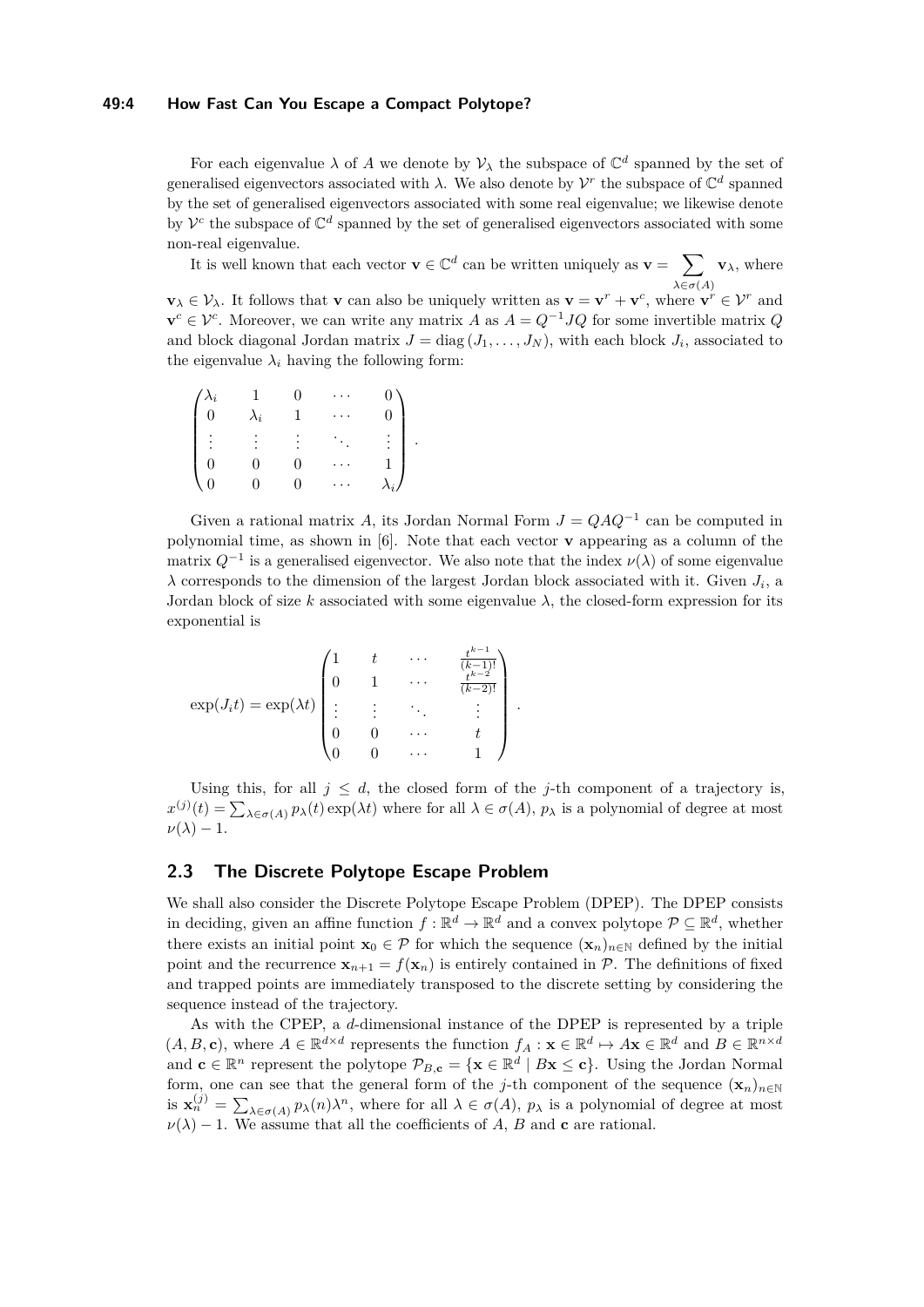The examples showing one cannot build a bound when the polytope is open or unbounded for the CPEP can easily be carried over to the DPEP. Thus, when considering the DPEP, we also only consider compact polytopes.

# **3 Deciding the Polytope Escape Problem for Compact Polytopes**

While the result of [\[11\]](#page-10-7) allows us to decide the existence of a trapped point for continuous linear dynamical systems, the method is quite involved. When restricting ourselves to compact polytopes, however, we can use the following proposition, which shows that the existence of a trapped point is equivalent to the existence of a fixed point.

<span id="page-4-0"></span> $\blacktriangleright$  **Theorem 1.** *Given a CPEP instance*  $(A, B, c)$ *, the polytope*  $\mathcal{P}_{B, c}$  *contains a trapped point iff it contains a fixed point.*

**Proof.** For the "if" direction, observe that a fixed point  $\mathbf{x}_0 \in \mathcal{P}_{B,\mathbf{c}}$  is necessarily trapped.

Conversely, assume that there exists a trapped point  $\mathbf{x}_0 \in \mathcal{P}_{B,\mathbf{c}}$ . Let *H* be the closure of the convex hull of  $X(\infty) = {\mathbf{x}(t) | t \in \mathbb{R}_{\geq 0}}$ . Then *H* is convex, compact, and is contained in  $\mathcal{P}_{B,\mathbf{c}}$ . For each  $n \in \mathbb{N}$  we define a function  $s_n : H \to H$  by  $s_n(\mathbf{x}) = e^{A2^{-n}\mathbf{x}}$ . Note that this function is well-defined: clearly  $X(\infty)$  is invariant under  $s_n$ ; moreover, since  $s_n$  is linear, the convex hull of  $X(\infty)$  is also invariant under  $s_n$ ; finally, since  $s_n$  is continuous, the closure of the convex hull of  $X(\infty)$  (i.e., *H*) is invariant under  $s_n$ .

For all  $n \in \mathbb{N}$ , as the function  $s_n$  is continuous, by Brouwer's fixed-point theorem  $s_n$ admits at least one fixed point on *H*. Let  $F_n$  be the non-empty set of fixed points of  $s_n$  in *H*. Since  $s_n = s_{n+1} \circ s_{n+1}$  we have that  $F_{n+1} \subseteq F_n$  for all  $n \in \mathbb{N}$ . Moreover, by continuity of the function  $f_A$ ,  $F_n$  is a closed set for all  $n \in \mathbb{N}$ . Therefore, the intersection  $F_{\infty} = \bigcap_{n \in \mathbb{N}} F_n$ is non-empty. By continuity of  $f_A$ , any point  $\mathbf{y} \in F_\infty$  satisfies  $f_A(\mathbf{y}) = \mathbf{0}$ . Therefore, the CPEP instance admits at least one fixed point within  $\mathcal{P}_{B,\mathbf{c}}$ , which concludes the proof.  $\blacktriangleleft$ 

Since the set  $F = \{x \mid Ax = 0\}$  of fixed points is easy to calculate, we simply need to check whether its intersection with the polytope is empty in order to decide CPEP. Since the latter can be formulated as a linear program, we can decide CPEP for compact polytopes in polynomial time.

The proof of Theorem [1](#page-4-0) carries over with very small changes (considering the function  $f_A$  directly, instead of the family  $(s_n)_{n\in\mathbb{N}}$  to prove an analogous result for DPEP:

 $\triangleright$  **Theorem 2.** *Given a DPEP instance*  $(A, B, c)$ *,*  $\mathcal{P}_{B, c}$  *has a trapped point iff it contains a fixed point.*

# **4 Bounding the Escape Time for a Positive CPEP Instance**

The goal of this section is to establish a uniform bound on the escape time of a positive CPEP instance. The main result is as follows:

<span id="page-4-1"></span> $\triangleright$  **Theorem 3.** *Given a d-dimensional positive instance of the CPEP, described by a tuple of bit size b, the time to escape the polytope is bounded by*

 $T = 4 \exp (640bd^{4d+10}) = e^{bd^{O(d)}}.$ 

We prove this bound in four steps. First, in Subsection [4.1,](#page-5-0) we show that one can ignore the component of the initial vector lying in the complex eigenspace  $\mathcal{V}^c$  after a certain amount of time. Intuitively speaking, this stems from the fact that a convex polytope that contains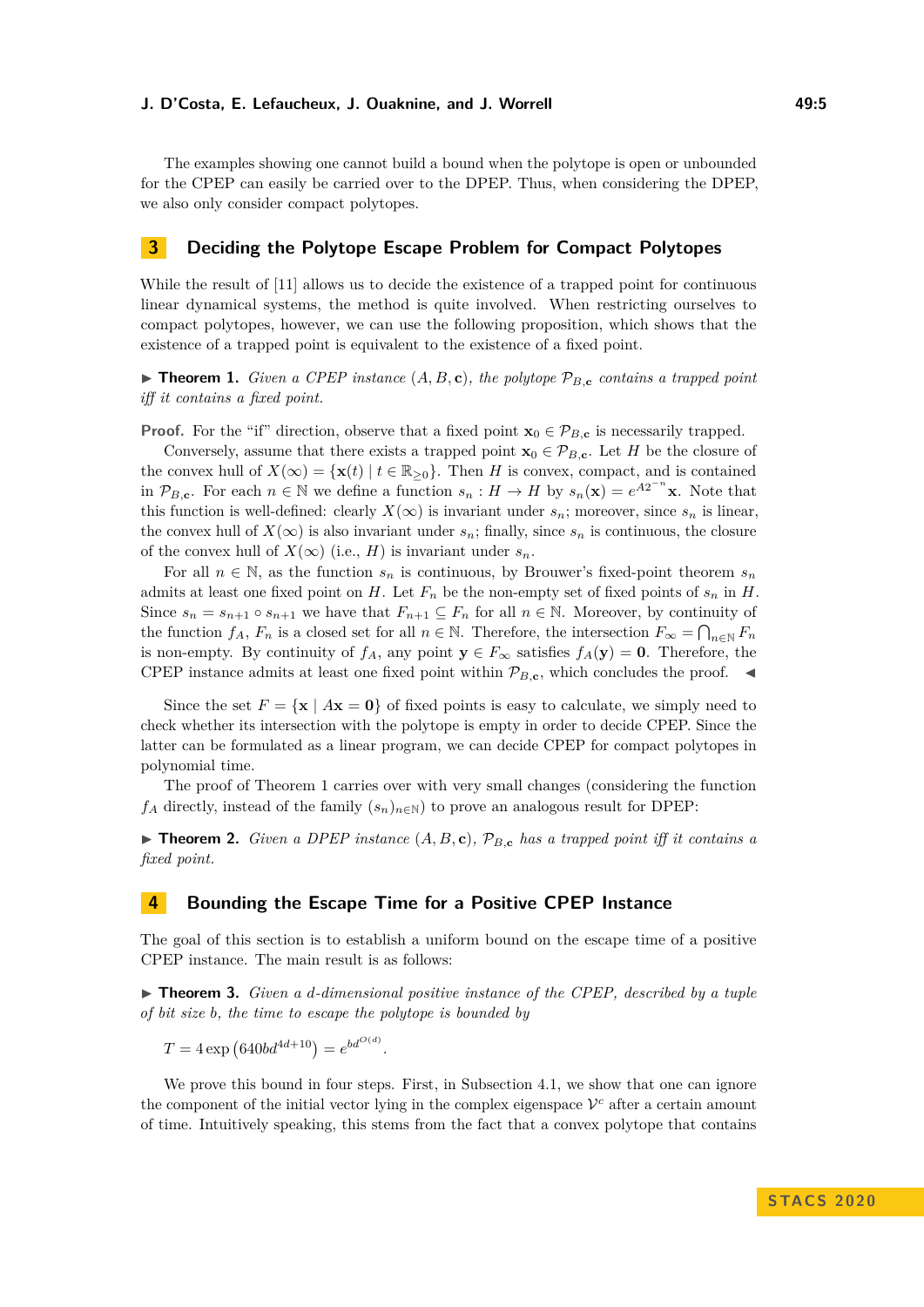#### **49:6 How Fast Can You Escape a Compact Polytope?**

a spiral must contain the centre of that spiral. Thus whenever we have a complex eigenvalue we can ignore the effects of the rotation by focusing on the axis of the helix formed by the trajectory.

We could then try to find a bound on escape time by looking at positivity of expressions of the form  $\mathbf{b}^T \exp(At)y_0$ , where **b** is the normal to a hyperplane supporting a face of the polytope. Unfortunately, these expressions contain terms corresponding to many different eigenvalues, which significantly complicates the analysis. We get around this problem in Subsection [4.2](#page-6-0) by bounding the distance of the polytope to the origin and to the set of fixed points of the differential equation using hypercubes in the Jordan basis. This allows us to disentangle the effects of the different eigenvalues. We prove that the trajectories of the system escape the enclosing hypercube, and use the escape time of the hypercube as an upper bound on the escape time of the polytope.

Our next step is then, in Subsection [4.3,](#page-7-0) to compute a uniform escape bound for our hypercube. Finally, Subsection [4.4](#page-8-0) combines the results from the previous sections to get the desired bound on the escape time of the original polytope.

### <span id="page-5-0"></span>**4.1 Removing the Complex Eigenvalues**

Let (*A, B,* **c**), be a positive CPEP instance. Assume for now that *A* is given in Jordan normal form. This assumption is not without cost as we will see in the next subsection. In this subsection, we consider a single block  $J_i$  of  $A$  corresponding to a non-real eigenvalue  $\lambda_i$ . Considering only the dimensions associated to the Jordan block  $J_i$  (i.e., the space  $V_\lambda$ ) and writing  $k = \nu(\lambda_i)$ , we have that given an initial point  $\mathbf{x}_0 = [x^{(1)}, \dots, x^{(k)}]$ , the components of the trajectory  $\mathbf{x}(t)$  are

$$
\begin{bmatrix} x^{(1)}(t) \\ x^{(2)}(t) \\ \vdots \\ x^{(k)}(t) \end{bmatrix} = \exp(\lambda_i t) \begin{bmatrix} x^{(1)} + x^{(2)}t + x^{(3)}t^2/2 + \dots + x^{(k)}t^{k-1}/(k-1)! \\ x^{(2)} + x^{(3)}t + \dots + x^{(k)}t^{k-2}/(k-2)! \\ \vdots \\ x^{(k)} \end{bmatrix}.
$$

In order to compute the escape times in the presence of non-real eigenvalues we use the fact that if a convex set contains a spiralling or helical trajectory, it must contain the axis of that trajectory. A trajectory starting on this axis is not affected by the eigenvalue that generates the rotation, moreover, if the trajectory starting in the axis escapes, then the original trajectory also escapes (albeit, potentially a bit later). This allows us to reduce to the case where we only have real eigenvalues. The following lemma formalizes this intuition.

<span id="page-5-1"></span>▶ Lemma 4 (Zero in convex hull). Let

$$
\mathbf{x}(t) = (p_{1,0}(t)e^{\lambda_1 t}, \dots, p_{1,\nu(\lambda_1)-1}(t)e^{\lambda_1 t}, \dots, p_{r,0}(t)e^{\lambda_r t}, \dots, p_{r,\nu(\lambda_r)-1}(t)e^{\lambda_r t})^T
$$

*be a trajectory where, for all j*,  $\lambda_i = \eta_i + i\theta_i$ ,  $\theta_i$  *is non-zero, and*  $p_{i,k}$  *is the Taylor polynomial corresponding to the factor*  $e^{\lambda_j t}$  *of degree k. Then there exists a time T such that*  $Conv(X(T))$ *contains the origin (where* Conv *represents the convex hull). In particular, this T satisfies*

$$
T \leq \sum_{j=1}^r \nu(\lambda_j) \frac{\pi}{\theta_j}.
$$

**Proof Sketch.** The basic idea is to take an initial point parametrized by *t*, travel along the trajectory to the point of opposite phase for a particular component, and create a new point where this component is equal to 0 by adding together a suitable convex combination of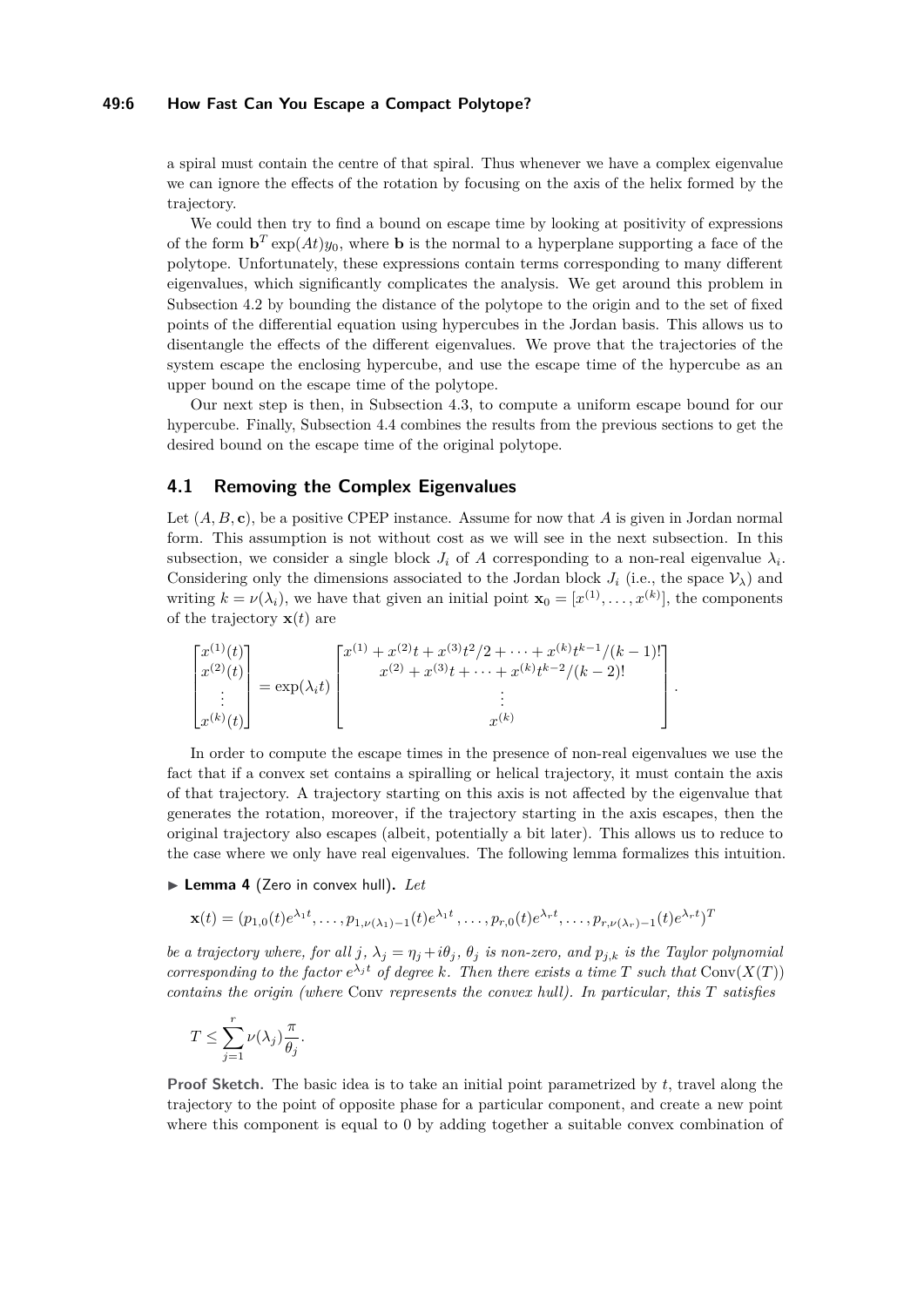the opposite-phase point and the initial one. Since both these points were parametrized by *t*, we can take the trajectory starting in the newly created point (which lies in the convex hull of the original trajectory) and repeat for the other dimensions until every component corresponding to the  $V^c$  subspace is equal to 0.

# <span id="page-6-0"></span>**4.2 Replacing the Polytopes with Hypercubes**

Let  $(A, B, c)$  be a *d*-dimensional positive CPEP instance,  $J \in \mathbb{R}^{d \times d}$  a matrix in Jordan normal form, and  $Q \in \mathbb{R}^{d \times d}$  be such that  $A = Q^{-1}JQ$ .

Let us assume that all eigenvalues of *A* are real. Our approach is to work in the Jordan basis. To this end we note that the trajectory  $\mathbf{x}(t) = \exp(At)\mathbf{x}_0$  escapes the polytope  $\mathcal{P}_{B,\mathbf{c}}$ for all  $\mathbf{x}_0 \in \mathbb{R}^d$  if and only if the trajectory  $\mathbf{y}(t) = \exp(Jt)\mathbf{y}_0$  escapes the polytope  $\mathcal{P}_{BQ^{-1},\mathbf{c}}$ for all  $y_0 \in \mathbb{R}^d$ . (Note that all entries of  $Q^{-1}$  are real algebraic.) Below we analyse the latter version of CPEP, i.e., with a matrix *J* in Jordan form with real algebraic entries.

The key intuition is that for every initial vector  $\mathbf{y}_0 \in \mathbb{R}^d$  the trajectory  $\mathbf{y}(t) = \exp(Jt)\mathbf{y}_0$ will either converge to a fixed point of the system or otherwise will diverge to infinity in some component. In either case the trajectory must exit the polytope since the polytope is bounded and does not meet the set  $F := \{ \mathbf{y} \in \mathbb{R}^d \mid J\mathbf{y} = \mathbf{0} \}$  of fixed points. We are thus led to define constants  $C, \varepsilon > 0$  such that every trajectory  $\mathbf{y}(t) = \exp(Jt)\mathbf{y}_0$  that either exits the hypercube  $[-C, C]^d$  or comes within distance  $\varepsilon$  of the set F of fixed points will necessarily have left the polytope  $\mathcal{P}_{BQ^{-1},\mathbf{c}}$ . More precisely, we seek  $C > 0$  and  $\varepsilon > 0$  such that: **1.**  $\mathcal{P}_{BQ^{-1},c}$  ⊆  $[-C, C]^d$ ,

**2.** For all  $y \in F$  the hypercube  $\{y + x \mid x \in [-\varepsilon, \varepsilon]^n\}$  does not meet  $\mathcal{P}_{BQ^{-1},c}$ .

Note that such a positive  $\varepsilon$  must exist since,  $\mathcal{P}_{BQ^{-1},c} \cap F = \emptyset$ ,  $\mathcal{P}_{BQ^{-1},c}$  is compact, and *F* is closed. Having computed *C* and  $\varepsilon$ , we obtain the escape bound for the polytope  $\mathcal{P}_{BQ^{-1},\mathbf{c}}$  by computing the time to either exit the hypercube in Item 1 or enter one of the hypercubes mentioned in Item 2.

In order to compute the escape bound, we only need the upper bound on the ratio *C/ε* given in the following lemma.

<span id="page-6-1"></span> $\blacktriangleright$  **Lemma 5.** Let  $(A, B, c)$ , be a *d*-dimensional positive CPEP instance involving rationals, *each of at most*  $b \in \mathbb{N}$  *bits. One can select*  $C \in \mathbb{R}$  *and*  $\varepsilon > 0$  *satisfying Conditions 1 and 2, above, and such that*

$$
\frac{C}{\varepsilon} \le \exp\left(640bd^{3d+8}\right).
$$

**Sketch of proof.** The proof relies on Liouville's inequality, which states that the size of an algebraic number can be upper- and lower-bounded in terms of the degree and height (coefficient size) of its minimal integer polynomial, and an arithmetic complexity lemma which bounds the logarithmic height of the output of an arithmetic circuit in terms of the heights of the inputs. We apply these bounds to the vertices of the polytope in the Jordan basis (which are computed using the entries of *B*, **c** and  $Q^{-1}$ ).  $\blacksquare$ ).

Let us illustrate how the change of basis can lead to an exponential size polytope. Consider the matrix

$$
A = \begin{bmatrix} 1 & 1 & 0 \\ 0 & 1 & 1 \\ 0 & 0 & 1.01 \end{bmatrix},
$$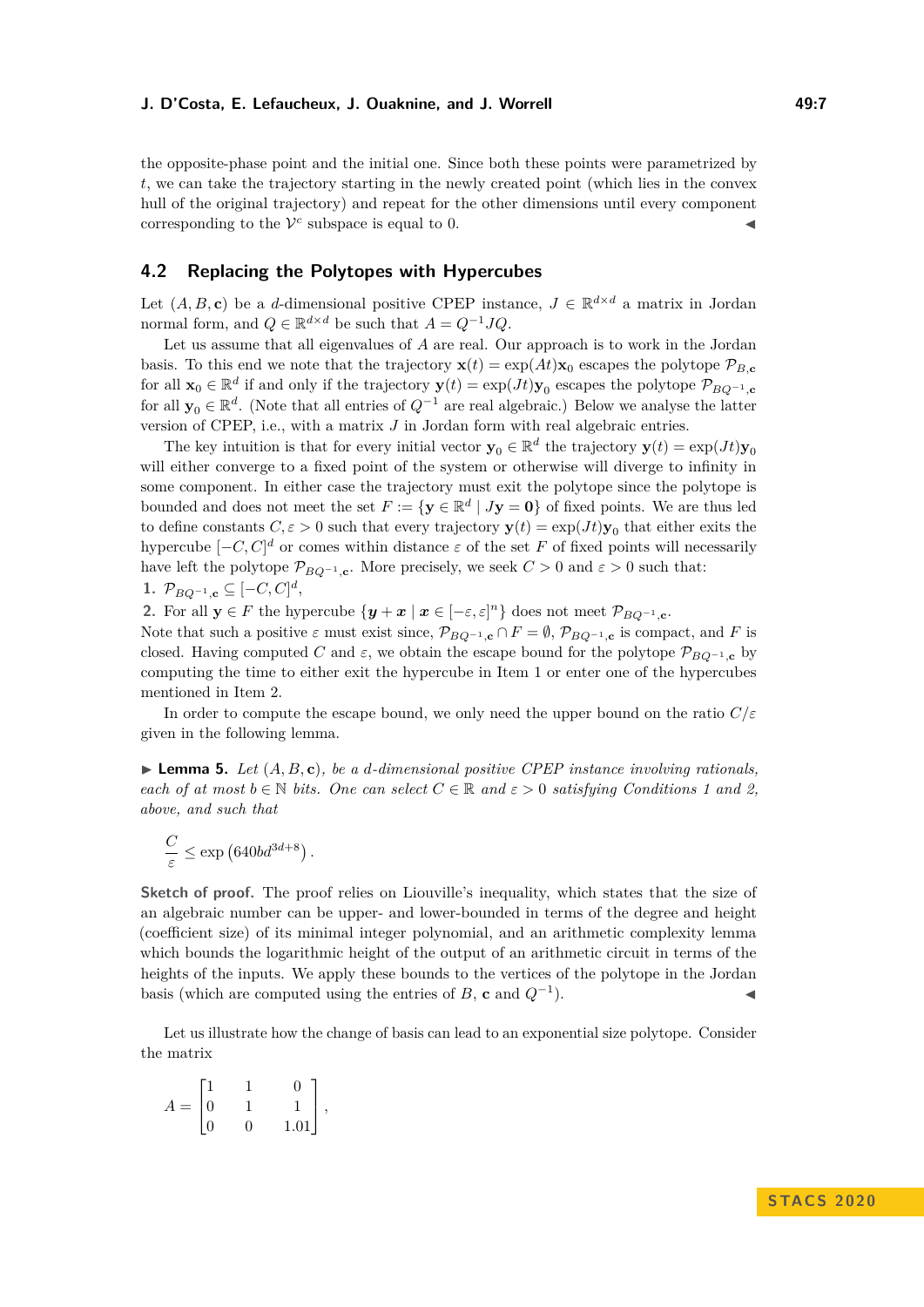#### **49:8 How Fast Can You Escape a Compact Polytope?**

its associated Jordan decomposition

| $A = Q^{-1}JQ = \begin{bmatrix} 1 & 0 & 10000 \\ 0 & 1 & 100 \\ 0 & 0 & 1 \end{bmatrix} \begin{bmatrix} 1 & 1 & 0 \\ 0 & 1 & 0 \\ 0 & 0 & 1.01 \end{bmatrix} \begin{bmatrix} 1 & 0 & -10000 \\ 0 & 1 & -100 \\ 0 & 0 & 1 \end{bmatrix}$ |  |  |  |  |  |
|-----------------------------------------------------------------------------------------------------------------------------------------------------------------------------------------------------------------------------------------|--|--|--|--|--|
|                                                                                                                                                                                                                                         |  |  |  |  |  |
|                                                                                                                                                                                                                                         |  |  |  |  |  |

and the polytope  $\mathcal{P} = \{(0,1,x_3) \in \mathbb{R}^3 \mid 0 \le x_3 \le 1\}$ . This polytope is contained in the hypercube of size  $C = 1$  and every point is at least at distance  $\varepsilon = 1$  from any fixed point. However, in the Jordan basis, this polytope becomes equal to the set  $\{(-10000x<sub>3</sub>, 1 100x_3, x_3$ )  $\in \mathbb{R}^3 \mid (0, 1, x_3) \in \mathcal{P}$ , which forces a choice of *C* and  $\varepsilon$  such that  $\frac{C}{\varepsilon} \ge 10000$ .

In general, using the same reasoning on the matrix of dimension *d*

|       |           |          | $\cdots$        |             |                          |
|-------|-----------|----------|-----------------|-------------|--------------------------|
|       |           |          | $\cdot$ .       |             |                          |
| $A =$ | $\sim 40$ | $\sim$ 1 | $\bullet$       |             | $\overline{\phantom{a}}$ |
|       |           |          | $\cdot$ $\cdot$ |             |                          |
|       |           |          | $\ddotsc$       | $1 + 1/2^b$ |                          |

leads to a blowup in the value for  $C/\varepsilon$  of  $2^{b(d-1)}$ , thus exponential in the dimension.

The bound obtained in Lemma [5](#page-6-1) is however doubly exponential in the dimension. Analysing the proof of the lemma, in order to obtain an example for which the bound is tight, one would need to build a family of polynomials with splitting fields of degree exponential in the degree of the polynomial. Such polynomials unfortunately seem hard to find.

# <span id="page-7-0"></span>**4.3 Computing an Upper Bound on the Escape Time for each Eigenspace**

Consider a real eigenvalue  $\lambda$  of the Jordan matrix  $J$  associated with a Jordan block of size *k*. Let  $\mathbf{x}_0 = (x^{(1)}, x^{(2)}, \dots, x^{(k)})$  be a point in the polytope. By construction of *C*, we know that  $\forall i \leq k, x^{(i)} \leq C$ . The trajectory  $\mathbf{x}(t)$ , in that generalized eigenspace is

*.*

| $(k-2)!$<br>$(t) = \exp(\lambda t)$<br>٠<br>$\cdot$<br>$x^{(k)}$<br>$x^{(k)}$ | $x^{(1)}$<br>$x^{(2)}$ | $\Gamma_x^{(1)} + x^{(2)}t + \frac{x^{(3)}t^2}{2} +$<br>$\frac{x^{(k)}t^{k-1}}{x^{(k)}t^{(k-1)}}$<br>$(k-1)!$<br>$x^{(2)} + x^{(3)}t + \cdots + \frac{x^{(k-1)}t^{k-2}}{t}$ |
|-------------------------------------------------------------------------------|------------------------|-----------------------------------------------------------------------------------------------------------------------------------------------------------------------------|
|-------------------------------------------------------------------------------|------------------------|-----------------------------------------------------------------------------------------------------------------------------------------------------------------------------|

The trajectory, limited to this Jordan block, will either escape the hypercube  $[-C, C]^d$ that encloses  $\mathcal{P}_{BQ^{-1},\mathbf{c}}$ , or will become so small that it will be at distance less than  $\varepsilon$  from the fixed point **0**. We therefore consider three cases:  $\lambda = 0$  and  $\lambda > 0$  for which the trajectory will grow, and  $\lambda < 0$  which decreases the coefficients. Once we have an escape bound for each eigenvalue, we will deduce a uniform bound for the entire trajectory.

Note that escaping the hypercube or converging to a fixed point do not give symmetric results: If we find a single component that grows larger than *C*, this is enough to escape the polytope, but *all* dimensions need to become smaller than  $\varepsilon$  in order to escape via entering the *ε*-region around the fixed point.

**Case**  $\lambda$  < 0. For all  $j \leq k$ ,  $x^{(j)}(t) = \exp(\lambda t) \sum_{i=j}^{k} x^{(i)} \frac{t^{i-j}}{(i-j)!}$ . Using the bounds on the coefficients, we thus have when  $t > 1$ 

$$
|x^{(j)}(t)| = |\exp(\lambda t) \sum_{i=j}^{k} x^{(i)} \frac{t^{i-j}}{(i-j)!}| \le \exp(\lambda t) kC t^k \text{ for } j \in \{1, ..., k\}
$$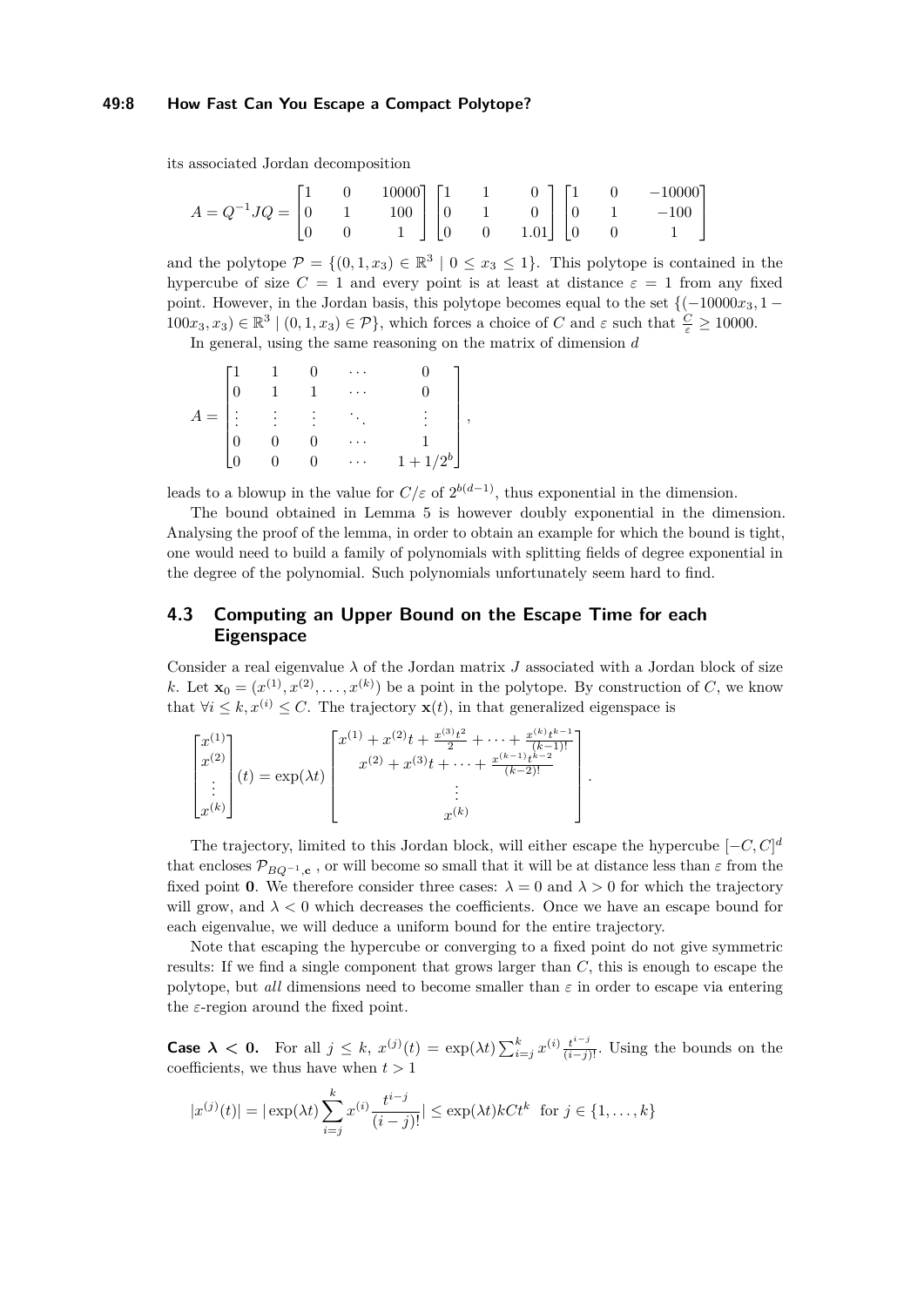In order to have  $|x^{(j)}(t)| < \varepsilon$ , it is enough to have  $\exp(\lambda t)kCt^k < \varepsilon$ , which is equivalent to  $\frac{kCt^k}{\varepsilon} < \exp(-\lambda t)$ , and  $t > \frac{1}{-\lambda} \log\left(\frac{kC}{\varepsilon}\right) + \frac{k}{-\lambda} \log t$ Here we need a small technical lemma.

▶ **Lemma 6** (Lemma A.1 and A.2 from [\[14\]](#page-10-15)). *Suppose*  $a \ge 1$  *and*  $b > 0$ *, then*  $t \ge a \log t + b$  *if*  $t > 4a \log(2a) + 2b$ .

Applying this lemma with  $a = \max\{1, \frac{k}{-\lambda}\}\$  (we assume  $\frac{k}{-\lambda} > 1$  in the following in order not to overload the formulas) and  $b = \frac{1}{-\lambda} \log \left( \frac{kC}{\varepsilon} \right)$ , we get a bound  $T_\lambda$  such that for all  $j \leq k$ ,  $x^{(j)}(T) < \varepsilon$ , namely

$$
T_{\lambda} \leq \frac{4k}{-\lambda} \log \left( \frac{2k}{-\lambda} \right) + \frac{2}{-\lambda} \log \left( \frac{kC}{\varepsilon} \right).
$$

**Case**  $\lambda = 0$ . In this case, the trajectory restricted to this eigenspace is

$$
x^{(j)}(t) = \sum_{i=j}^{k} x^{(i)} \frac{t^{i-j}}{(i-j)!} \text{ for } j \in \{1, \dots, k\}.
$$

Assume that there exists  $j \geq 2$  such that  $|x^{(j)}| > \varepsilon$ . This holds because by the definition of *ε* a point of the polytope is at distance at least *ε* from a fixed point. In particular, the line  ${x_i = 0 | j \neq 1}$  is a line of fixed points of the differential equation. Now we require a time  $T_{\lambda}$  such that at least one of these components is larger in magnitude than  $|C|$ . We construct an upper bound on this time iteratively, using the fact that at least one coefficient *x*<sup>(*j*)</sup> is greater than *ε*, and all of them are less than *C*, giving the following bound on  $T_λ$ :

$$
T_{\lambda} \leq \frac{1}{k} \left(\frac{k^2 C}{\varepsilon}\right)^{2^{k-1}}.
$$

**Case**  $\lambda > 0$ . This case proceeds similarly to the  $\lambda = 0$  case, although the presence of an exponential factor gives us a much better bound  $T_{\lambda}$ :

$$
T_{\lambda} \le \frac{2^{k-1}}{\lambda} \log \left( \frac{kC}{\varepsilon} \right).
$$

#### <span id="page-8-0"></span>**4.4 Constructing a Uniform Bound**

We can now combine the results of the previous sections to get a uniform escape bound, considering all eigenvalues (real or not) simultaneously. Let the complex eigenvalues of *A* be  $\{\eta_1 + i\theta_1, \eta_1 - i\theta_1, \ldots, \eta_r + i\theta_r, \eta_r - i\theta_r\}$  and the real eigenvalues be  $\{\lambda_1, \ldots, \lambda_s\}$ . Consider an arbitrary trajectory  $\mathbf{x}(t)$  satisfying the differential equation  $\dot{\mathbf{x}}(t) = A\mathbf{x}(t)$ . By Lemma [4](#page-5-1) we know that for  $T_c := \sum_{j=1}^r \nu(\eta_j + i\theta_j) \frac{\pi}{\theta_j}$  there exists a point in the convex hull of  $\{x(t) | 0 \le t \le T_c\}$  that lies in the real eigenspace of *A*. This allows us to derive a bound on the escape time of the polytope  $\mathcal P$  from a bound on the escape time of  $\mathcal P \cap \mathcal V^r$ . Indeed, let  $T_r$  be such that every "real" trajectory escapes the polytope in time  $T_r$ . Then any "complex" trajectory of duration  $T_c + T_r$  contains in its convex hull a "real" trajectory of duration  $T_r$ which thus must have escaped the polytope. As the polytope is convex, this means that the complex trajectory itself escaped.

As for the subspace  $V^r$ , we can derive from the escape bounds  $T_\lambda$  on each eigenspace computed in Subsection [4.3](#page-7-0) a time bound beyond which every real point has escaped the polytope.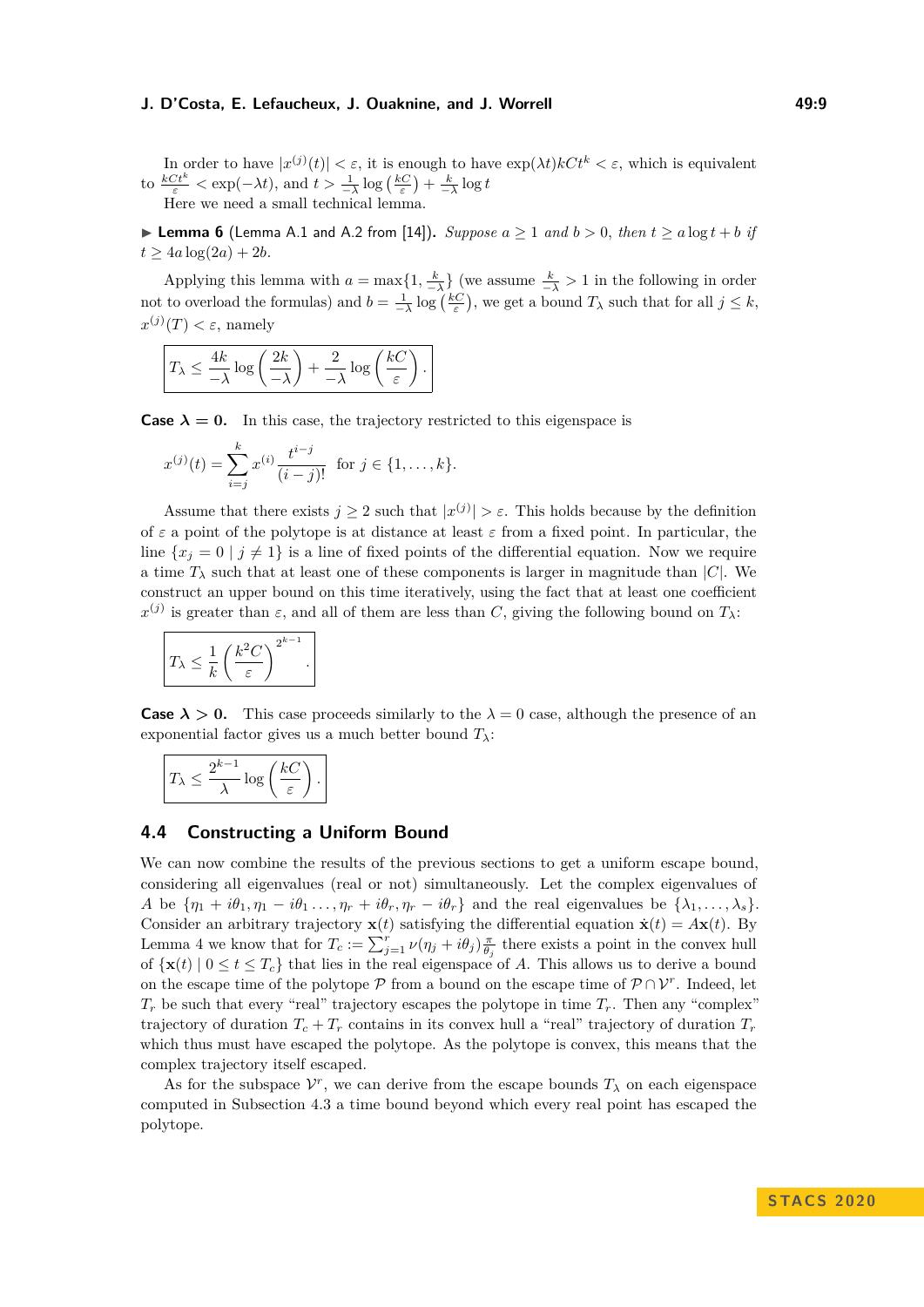**Example 1** Lemma 7 (Real Time Bound). *Given an initial point*  $\mathbf{x}_0 \in \mathbb{R}^n$  *with zero components in*  $\mathcal{V}^c$ , *the trajectory*  $\mathbf{x}(t)$  *escapes within time*  $T_r = 2 \max_{\lambda} T_{\lambda}$ *.* 

**Proof.** Within a time  $T_r/2 = \max_{\lambda} T_{\lambda}$ , thanks to the analysis of subsection [4.3,](#page-7-0) there are three possibilities:

- the trajectory escapes the hypercube of size  $C$ , this occurs if there was a coefficient associated to a non-negative eigenvalue that was larger than  $\varepsilon$ ;
- all coefficients are now smaller than  $\varepsilon$ , entering the hypercube of size  $\varepsilon$  and escaping the  $\frac{1}{2}$ polytope since all the purely imaginary coefficients are zero;
- some component corresponding to a positive or zero eigenvalue originally less than *ε* has become greater than  $\varepsilon$ . In this case, waiting another  $T_r/2$  amount of time puts the trajectory in the first case, ensuring it escapes.

Thus in all cases the trajectory has escaped by time *Tr*. J

From the above, we can deduce that every trajectory escapes within time  $T_r + T_c$ . We finally obtain Theorem [3](#page-4-1) by analysing the complexity of this time bound in terms of the number of bits of the instance and its dimension.

The magnitude of the resulting escape bound is singly exponential in the bit size of the matrix entries and doubly exponential in the dimension of the matrix. However, if the matrix is diagonalizable or invertible, we can ignore the case where the eigenvalue is zero. Then the bound becomes  $O(4^{bd^2})$  which is singly exponential in the bit size and dimension.

In Subsection [4.2](#page-6-0) we showed how the change of basis explained the exponential factor in the number of dimensions. It is clear that the escape time can also be exponential in the bit size of the matrix.

For a very simple example, consider a 1-dimensional case where the polytope is the interval [1, 2] and the differential equation is  $\dot{x}(t) = 2^{-b}x(t)$  (which obviously can be written using constants of bit size at most *b*). Then the initial point  $x_0 = 1$  yields a trajectory  $x(t) = \exp(2^{-b}t)x_0$  whose escape time is  $2^b \log 2$ , which is exponential in *b*.

# **5 The Discrete Case**

Tiwari [\[15\]](#page-10-13) and Braverman [\[5\]](#page-10-12) have shown decidability for the DPEP over the rationals and reals. In general, even if every trajectory is known to be escaping, it is not possible to place a uniform bound on the number of steps. However if the polytope is compact, we can use techniques similar to those used for the CPEP in order to provide a bound.

 $\triangleright$  **Theorem 8.** *Given a d-dimensional positive DPEP instance*  $(A, B, c)$  *where the rational numbers use at most*  $b \in \mathbb{N}$  *bits and an initial point* **x**<sub>0</sub>*, then for*  $N = e^{bd^{O(d)}}$ *, we have*  $\mathbf{x}_N \notin \mathcal{P}_{B,\mathbf{c}}$ *.* 

Sketch of proof. We reduce the problem to the continuous case. Assuming every eigenvalue is positive, the matrix logarithm *G* of *A* is well defined. The trajectory of a continuous linear dynamical system generated by *G* is of the form  $\mathbf{x}(t) = \exp(Gt)\mathbf{x}(0)$ . In particular, for an initial point  $x_0$  and  $n \in \mathbb{N}$ , we have

 $\mathbf{x}(n) = \exp(Gn)\mathbf{x}_0 = \exp(G)^n \mathbf{x}_0 = A^n \mathbf{x}_0 = \mathbf{x}_n$ 

Therefore, we can relate the escape time of the CPEP instance  $(G, B, c)$  to the escape time of the DPEP instance (*A, B,* **c**).

The eigenvalues that are not positive are dealt with using a variant of the convex hull Lemma [4.](#page-5-1)  $\blacktriangleleft$